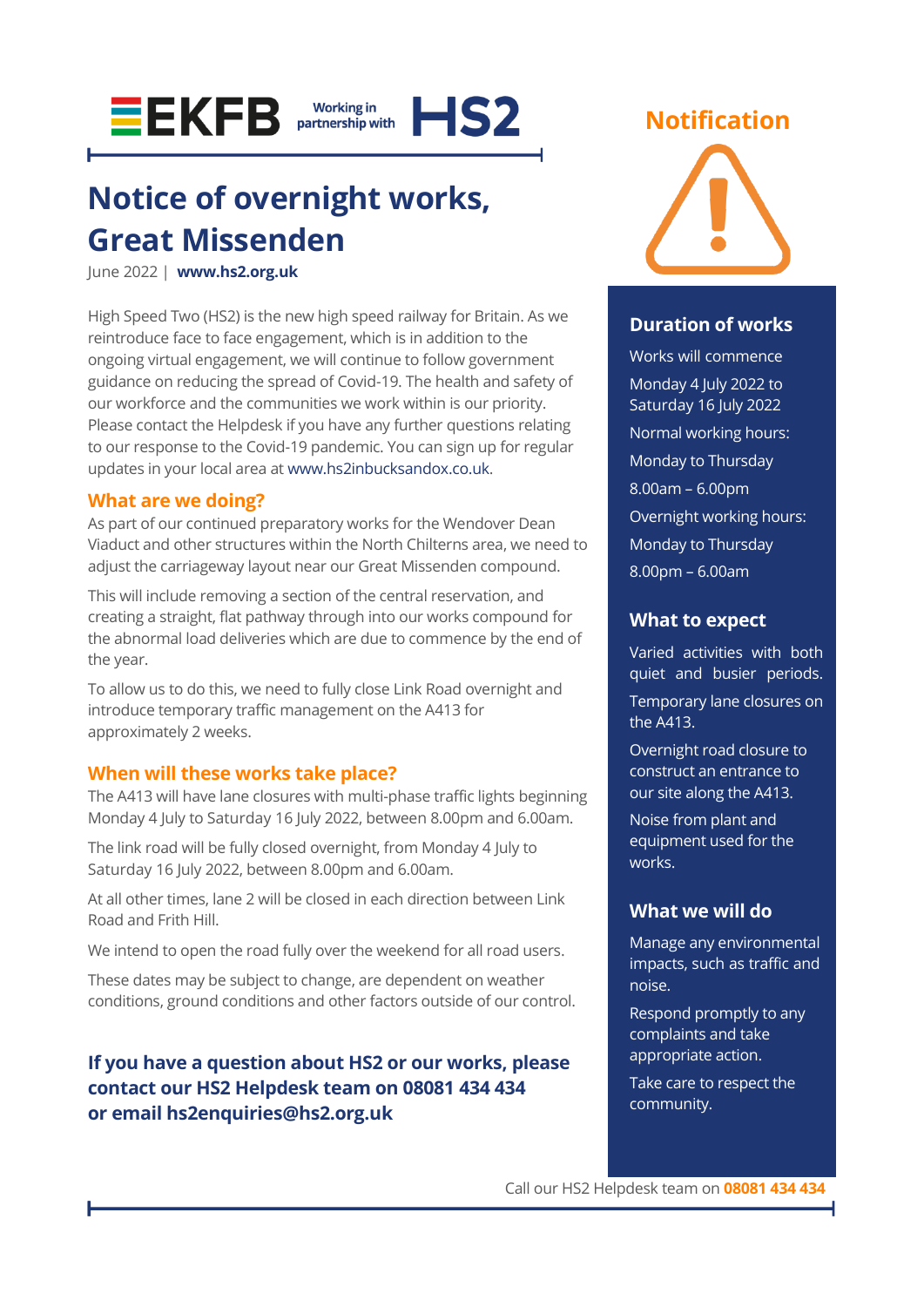### **Notice of overnight works, Great Missenden**

# **Notification**

#### **www.hs2.org.uk**

#### **Why do you need to do these works?**

In an effort to reduce our impact on the local area as well as the amount of work on site, many aspects of our bridges and viaducts are being created offsite. Throughout 2022 we will be receiving deliveries of these materials to our sites along the A413. Some of these deliveries, such as those of the steel beams for the Wendover Dean Viaduct which will be up to 30m in length, will be classed as abnormal loads. These abnormal loads sometimes require special provisions so that we are able to safely deliver these to our sites.

To prepare for these abnormal loads, we will be constructing a site access point to our compound and carrying out works on the central reservation of the A413, between the two roundabouts at Link Road and Frith Hill.

#### **Where will the works take place?**

The map below shows overnight closure of Link Road and local diversion via the A413.



Contact our HS2 Helpdesk team on **08081 434 434**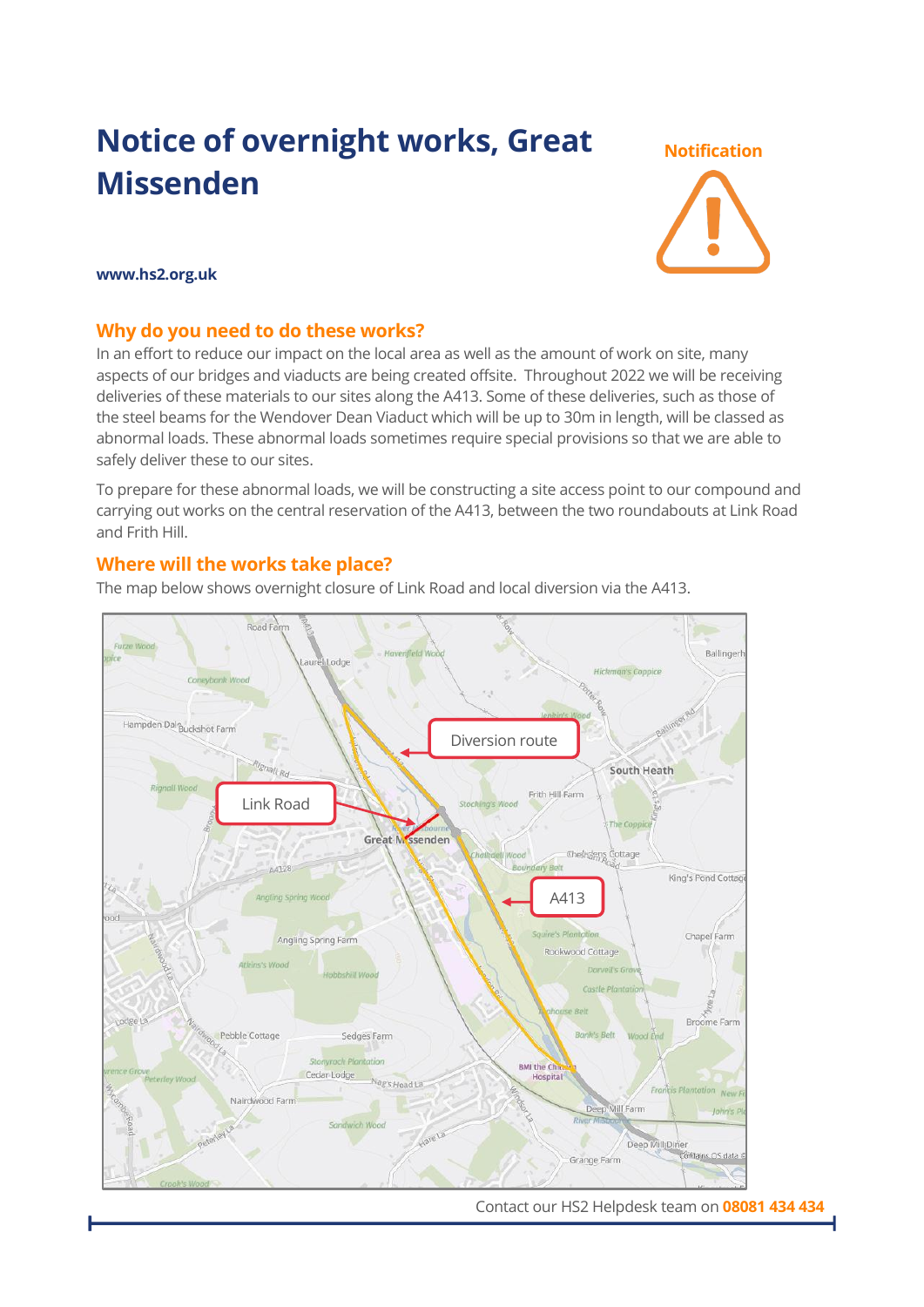## **Notice of overnight works, Great Missenden**



#### **www.hs2.org.uk**

#### **Where will the works take place?**

The map below shows area of traffic management with 3-way traffic lights on the A413.